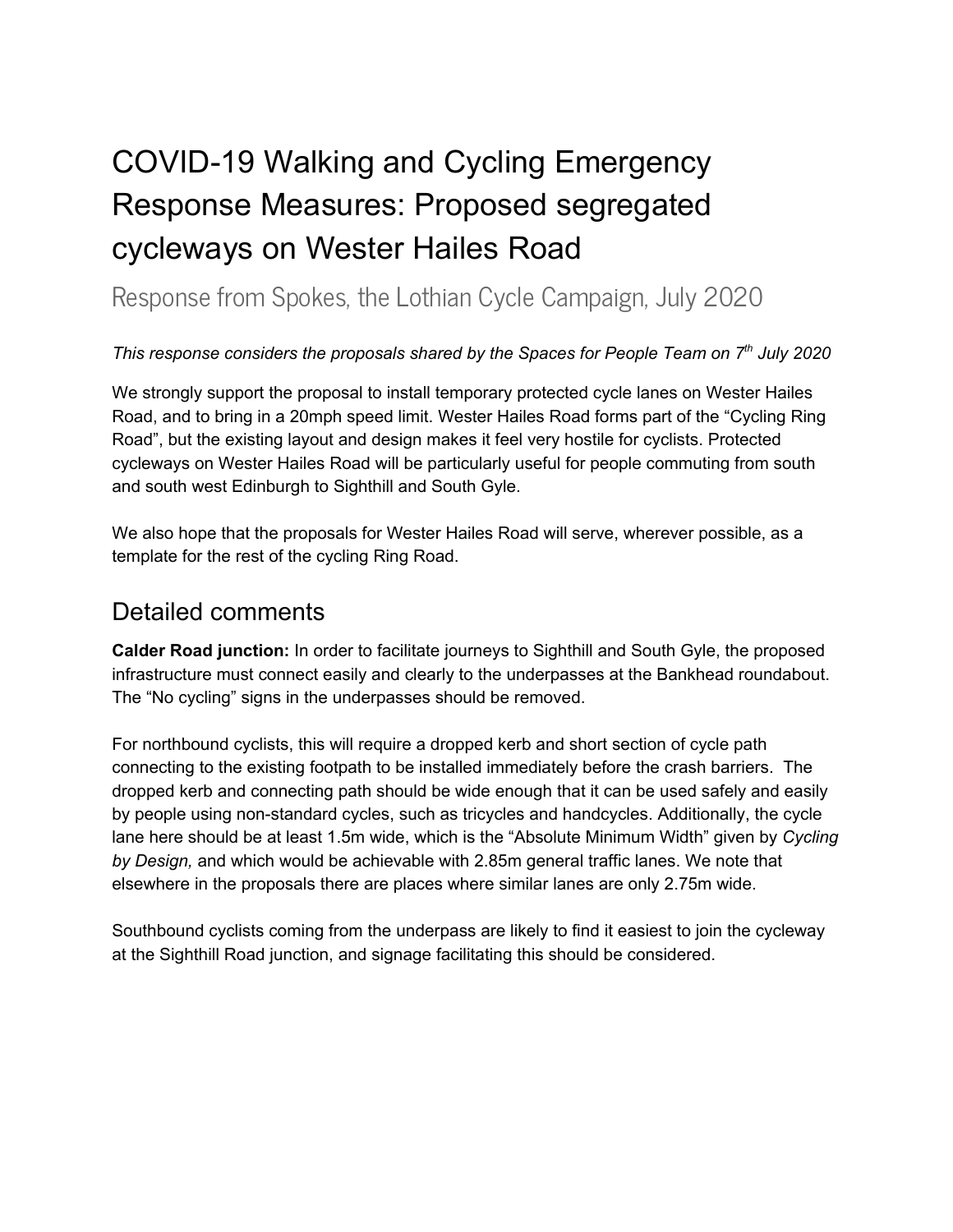**Murrayburn Road and Westburn Avenue junction:** The proposed layouts approaching these junctions both have a 1.5m mandatory cycle lane and two 3.4m general traffic lanes. If the general traffic lanes were reduced to even 3.15m wide, 2m wide cycle lanes could be maintained through the junction. We note that elsewhere in the proposals there are places where similar lanes are as narrow as 2.75m, and that *Cycling by Design* says that "Lane widths of between 3.2m and 4.0m should be avoided" as they "encourage unsafe overtaking" (this is in the section on bus lanes, but the principle also applies to general traffic lanes). This is important even when there are segregated cycle lanes, as some cyclists will still want to use the general traffic lanes (in order to turn right, for example).

**Slip road into cinema car park**: The existing layout is maintained here, save for some red markings where the cycle lane crosses the slip road. This cycle lane is incredibly unsafe, and its continued existence should not be considered acceptable. Few cyclists on Wester Hailes Road currently use this cycle lane, with most following a safer and more direct route across the mouth of the junction. Since this manoeuvre will not be possible for cyclists using the segregated cycle lane, the proposals will actually make this junction *more dangerous* for cyclists.

The slip road access to the car park from Wester Hailes Road should therefore be closed, with all access instead being from Murrayburn Road. This would allow the cycle lane to follow a direct and continuous route instead.

**Clovenstone roundabout:** This is a notorious blackspot, with four cycling casualties in the last five years of available data (2015-2019). We believe that the plans are probably as good as can be expected for temporary infrastructure, and welcome the proposed changes. However, given the casualty record, a longer term permanent solution is vital.

### General comments

**Bus stops and cycle lanes:** We are supportive of "floating" bus stops in principle, and welcome their inclusion in this temporary scheme. However, pedestrians crossing the cycleway at floating bus stops must have clear and explicit priority. Ideally, this would be achieved with controlled crossings, to aid vulnerable pedestrians. Zebra crossings, similar to those at the floating bus stops on Leith Walk, should be included at minimum, and we understand that this is possible using the proposed Rediweld and Vectorial materials.

The ramps at the floating bus stops should not be too steep or narrow, as this will cause problems for people using non-standard cycles such as recumbent bikes or handcycles.

**Speed limit reduction:** We are very pleased to see the proposed reduction in speed limit from 40mph to 20mph. We hope that enforcement of this happens.